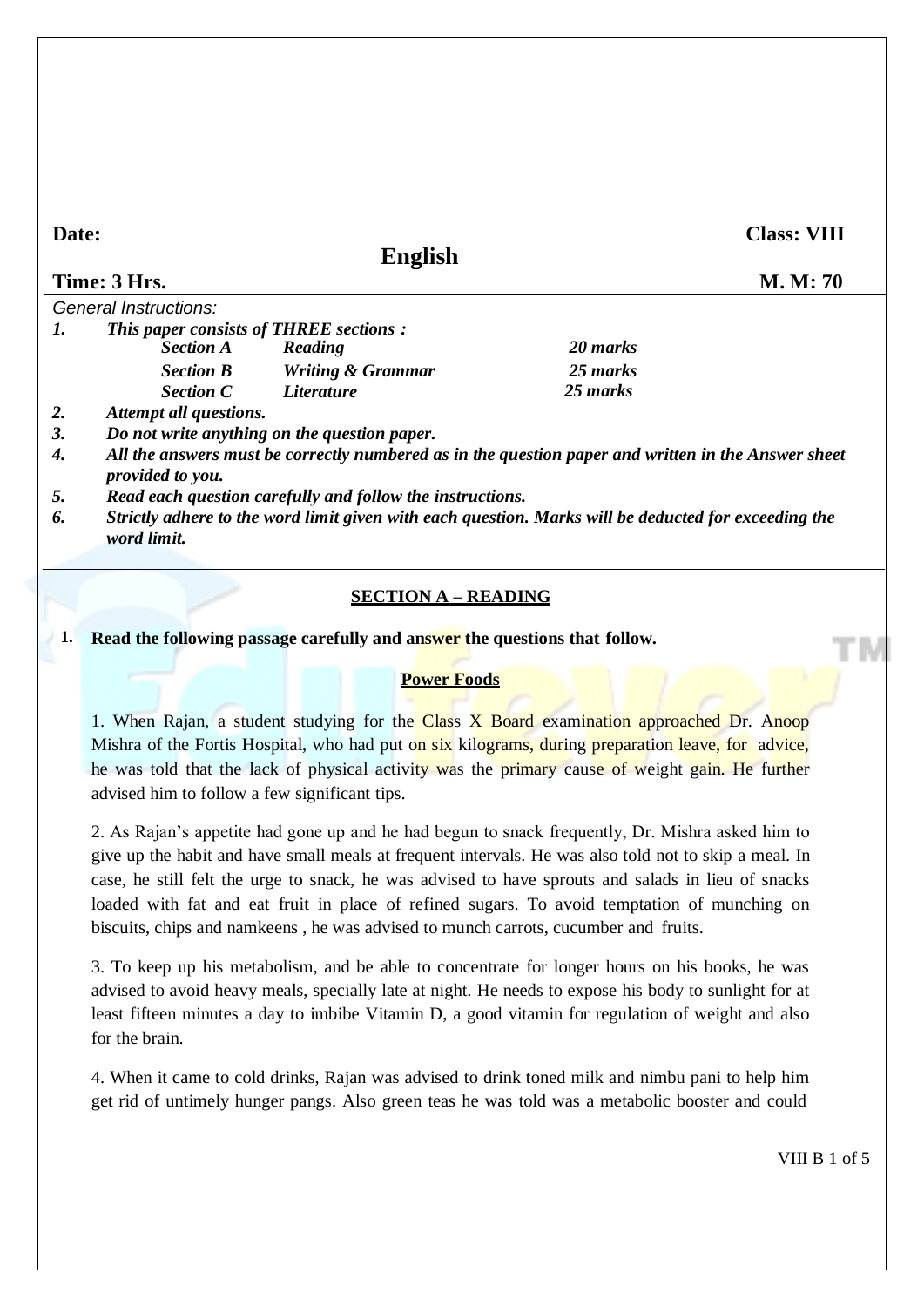be tried out.

5. As far as his study routine was concerned, Dr. Mishra advised him to take breaks frequently instead of sitting for long hours at a stretch as that could cause headaches. In case he did get a headache it was necessary to learn what triggers it, and then try and avoid those things. The lighting of the room and placement of the chair was also important.

6. Above all, Rajan was advised to take regular exercise, as all work and no play makes Jack a dull boy.

| a.) Why did Rajan approach Dr. Mishra? |                                                                               |                             |
|----------------------------------------|-------------------------------------------------------------------------------|-----------------------------|
|                                        | b.) What was Rajan advised to do instead of snacking?                         |                             |
|                                        | c.) What substitutes was Rajan advised in place of snacks?                    |                             |
|                                        | d.)How was he to overcome the temptation of eating biscuits and namkeens?     |                             |
|                                        | e.) Why was Rajan asked to stay away from heavy meals late at night?          |                             |
|                                        | f.) What kinds of cold drinks was Rajan permitted to have?                    |                             |
|                                        | g.) What was the cause of headache according to Dr. Mishra?                   |                             |
|                                        | h.) Why should we expose ourselves to sunlight for fifteen minutes every day? |                             |
|                                        | i.) Give the meaning of the following phrasal verbs                           | $\mathcal{D}_{\mathcal{L}}$ |
| i.) put on                             | ii.) give up                                                                  |                             |
|                                        | i.) Find the synonym of the following words from the passage                  | $\mathcal{D}_{\mathcal{L}}$ |
| i.) important                          | ii.) often                                                                    |                             |
|                                        |                                                                               |                             |

**2. Read the poem given below carefully and answer the questions that follow.**

### **Father Gilligan**

The old priest Peter Gilligan Was weary night and day : For half his flock were in their beds, Or under green sods lay. Once while he nodded on a chair, At the moth-hour of eve, Another poor man sent for him, And he began to grieve. "I have no rest, nor joy, nor peace, For people die and die"; And after cried he,"God forgive! My body spake, Not I !" He knelt, and leaning on the chair He prayed and fell asleep; And the moth-hour went from the fields, And stars began to peep. "Mavrone, mavrone ! The man has died While I slept on the chair"; He roused his horse out of its sleep, And rode with little care. He rode now as he never rode,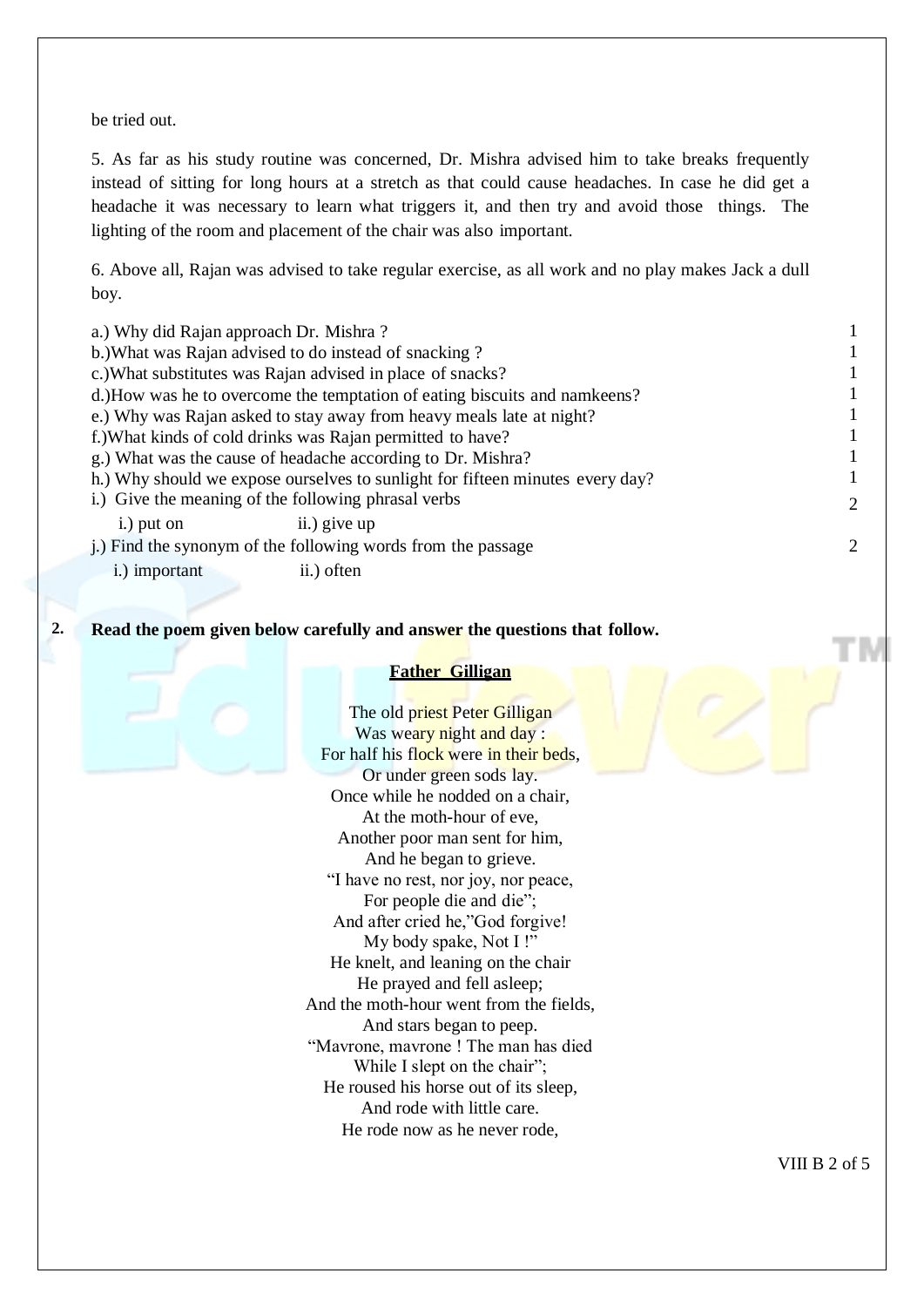|    | By rocky lane and fern;                                                                           |                |
|----|---------------------------------------------------------------------------------------------------|----------------|
|    | The sick man's wife opened the door;                                                              |                |
|    | "Father ! you come again!"                                                                        |                |
|    | "And is the poor man dead ?" he cried.                                                            |                |
|    | "He died an hour ago."                                                                            |                |
|    | The old priest Peter Gilligan                                                                     |                |
|    | In grief swayed to and fro.                                                                       |                |
|    | "When you were gone, he turned and died                                                           |                |
|    | As merry as a bird."                                                                              |                |
|    | The old priest Peter Gilligan                                                                     |                |
|    | He knelt him at the word.                                                                         |                |
|    | -W.B. Yeats                                                                                       |                |
|    | a.) Why was the priest tired?                                                                     | 2              |
|    | b.) Why were the priest's flocks either in bed or lying under green sod?                          |                |
|    | c.) Why did another man send for Father Gilligan?                                                 | 2              |
|    | d.) Identity a figure of speech used in the poem.                                                 | 1              |
|    | e.) Find the words from the poem which mean the same as                                           | 1              |
|    | i.) tired ii.) happy                                                                              | $\overline{2}$ |
|    |                                                                                                   |                |
|    | <b>SECTION B - WRITING AND GRAMMAR</b>                                                            |                |
|    |                                                                                                   |                |
| 3. | Write a diary entry to express your feelings about getting a new pet as a Birthday Present. (Word | 7              |
|    | limit: $120-150$ )                                                                                |                |
|    | <b>Or</b>                                                                                         |                |
|    | You are Manan/Malini, Secretary of the Drama Club of your school. Draft a notice for your school  |                |
|    | notice board, informing students about an audition to be held for participation in the School's   |                |
|    | Annual Dance Performance. (Word limit: 50)                                                        |                |

4. Your younger brother Sahil spends a lot of time and money on games that he plays on his play 8 station, DVDs and the I-pod. Write a letter advising him against this wastage of time and money. **Word limit: 120-150 words.**

**Hints : Latest technology, obesity, time wasted – outdoor games, social interaction**

**Or**

The picture shows the harmful effects of electronic waste. Taking ideas from the picture, write an article in about **120 words** on the need to recycle electronic waste in an environmental friendly way.



VIII B 3 of 5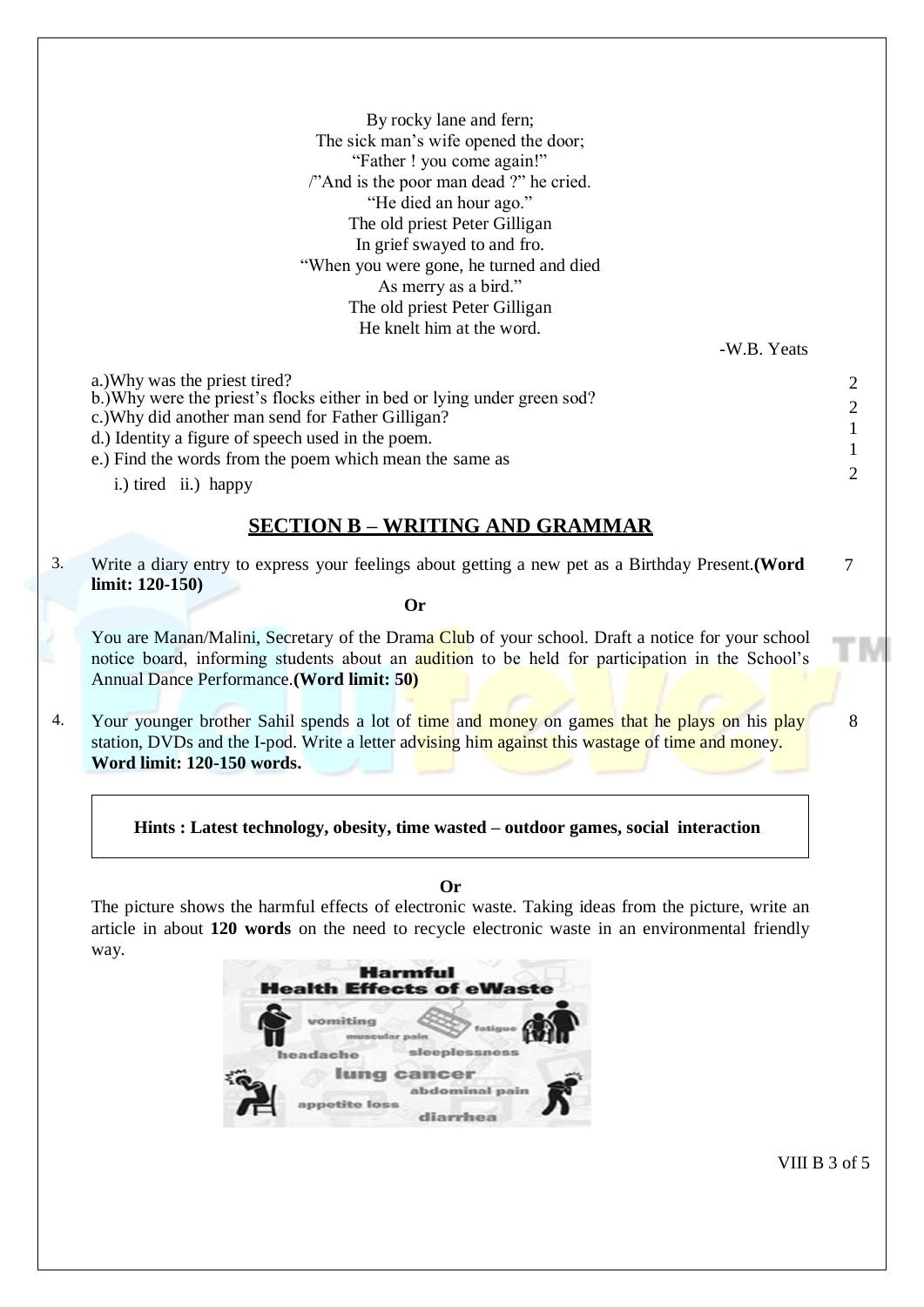Write a short story beginning with **"The bird worked hard through the summer.............. (Word limit: 150-200 words)**

5. **The following passage has not been edited. There is one error in each line. Write the** 4 **incorrect word and the correction against the correct blank number in your answer sheet.**

|                                                        | Error | Correction |
|--------------------------------------------------------|-------|------------|
| Facebook, with more then 1.2 billion users,            | a.)   |            |
| is celebrated its 20 <sup>th</sup> birthday this year. | b.)   |            |
| The company was launching by                           |       |            |
| Marck Zuckerberg at February 4, 2004                   |       |            |
| from Harvard University. The cite was                  | e.    |            |
| conceived in a Harvard dorm as the way                 |       |            |
| to connect student and let them build an online        | g.)   |            |
| identity for himself, according to 'Computer world'.   | h.)   |            |

### 6. **Do as directed.** 6

- a.) Why didn't you tell the truth to your mother ?**(Change from active to passive)**
- b.) He was flying a kite. **(Change from active to passive)**
- c.) More of the girls was present for the test.**(Correct the sentence)**
- d.) Have you rice left in **bowl?**(**Fill in the blanks with suitable determiners)**
- e.) All the dancers (leave)the auditorium, when suddenly the

floor (start) trembling .**( Fill in the blanks with suitable form of the verbs given)**  f.) told me / cancelled / he / was / that / the / trip **( Rearrange the phrases to form a meaningful sentence )**

# **SECTION C – LITERATURE & LONG READING TEXT**

### **7. Read the following extract and answer the questions that follow.**

*"You really are the most wonderful and stupendous man in the world".*

|    | i.) Who speaks the above lines and to whom?                                        |         |
|----|------------------------------------------------------------------------------------|---------|
|    | ii.) Why does she say so?                                                          |         |
|    | iii.) Give the meaning of the word <b>'stupendous'</b> .                           |         |
| 8. | Answer the following questions briefly in about 30-40 words each.                  | $2x4=8$ |
|    | a.) Animals too have feelings. Justify the statement based on your study of Bruno. |         |
|    | b.) Can you identify with Swami's character? Why/Why not?                          |         |
|    | c.) What does the movement of the river symbolize in the poem?                     |         |
|    |                                                                                    |         |

VIII B 4 of 5

**Or**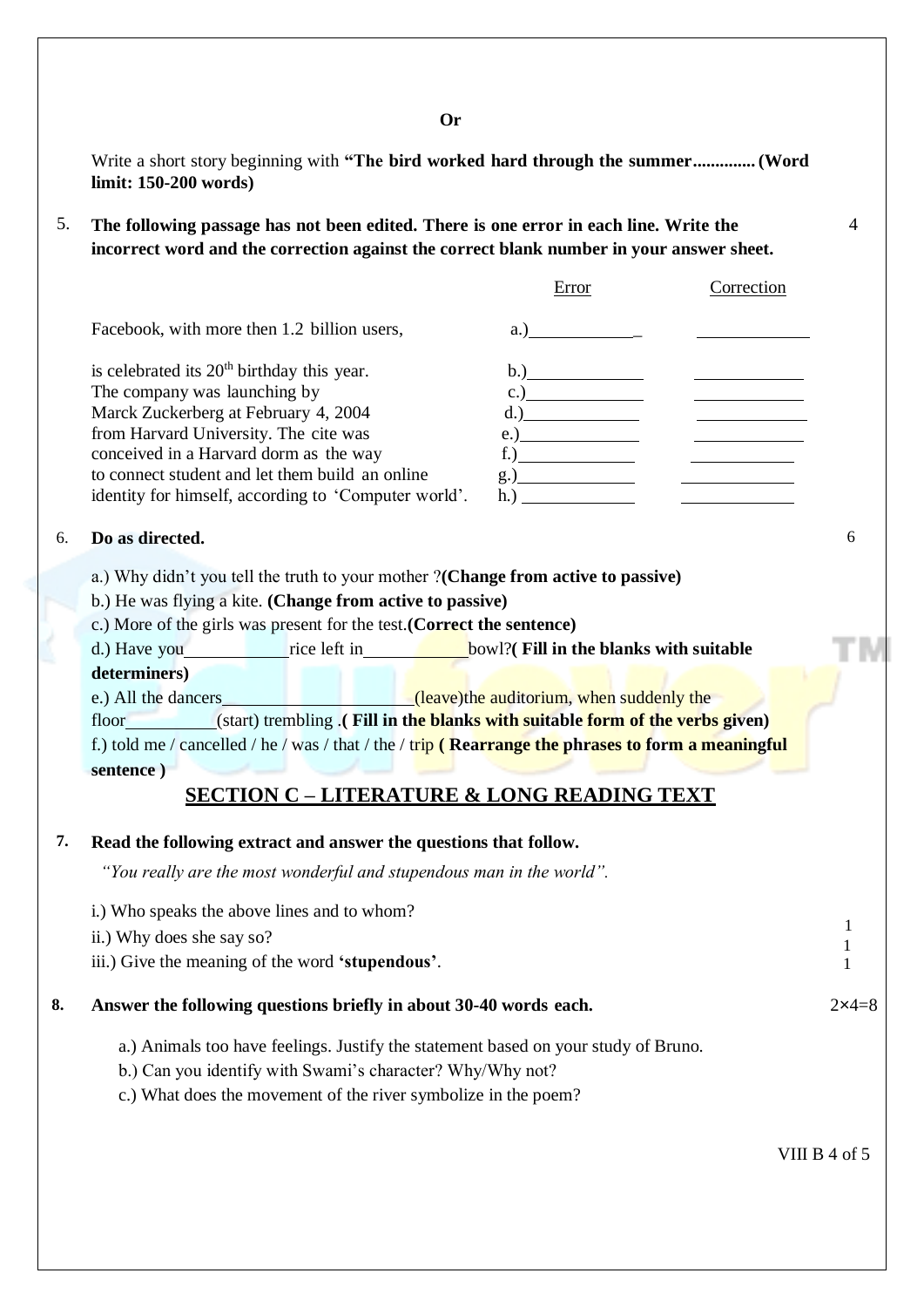d.) How did the diamond reach the stomach of the patient in the hospital?

9. **Answer any one of the following questions in about 80-100 words.** 4

a.) Narrate any one incident when you were caught by your parents making an excuse and reprimanded for it like Swami. Did you learn anything from that incident?

**Or**

b.) Comment on the humorous elements of the story "The Surgeon".

## **LONG READING TEXT – AROUND THE WORLD IN EIGHTY DAYS**

## 10. **Answer the following questions in about 100-120 words.**

a.) Passepartout gets his master into trouble often because of his casualness. Comment.

b.) Write an essay on the plot structure of the novel.



 $2x5=10$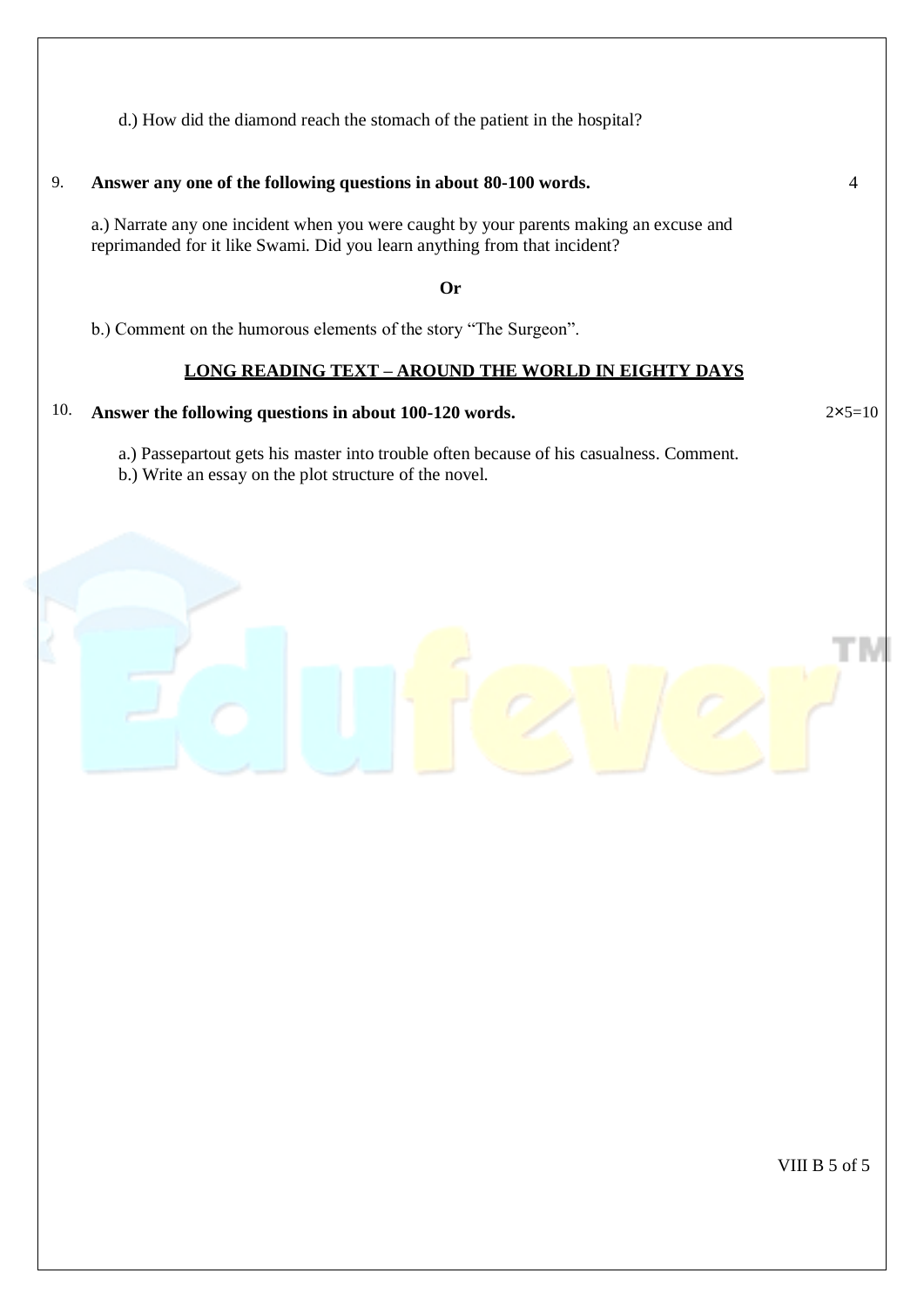# ANSWER KEY

## **SECTION A- READING**

1.a.) Rajan approached Dr. Mishra because he had put on six kgs weight while preparing for the Class X Board Examinations.

b.) In lieu of snacking, Rajan was advised to take small meals at frequent intervals.

c.) Rajan was advised to partake of sprouts and salads in place of snacks.

d.) Rajan was advised to munch on carrots and cucumber whenever he felt the urge to have biscuits and namkeens.

e.) Rajan was asked to stay away from late dinners in order to keep up his metabolism and concentrate for longer hours.

f.) Rajan was permitted to have green tea, nimbu pani and toned milk drinks.

g.) The cause of headache was sitting for long hours at a stretch at his table and that it could be allayed if Rajan found out what triggered it off and subsequently avoided the same.